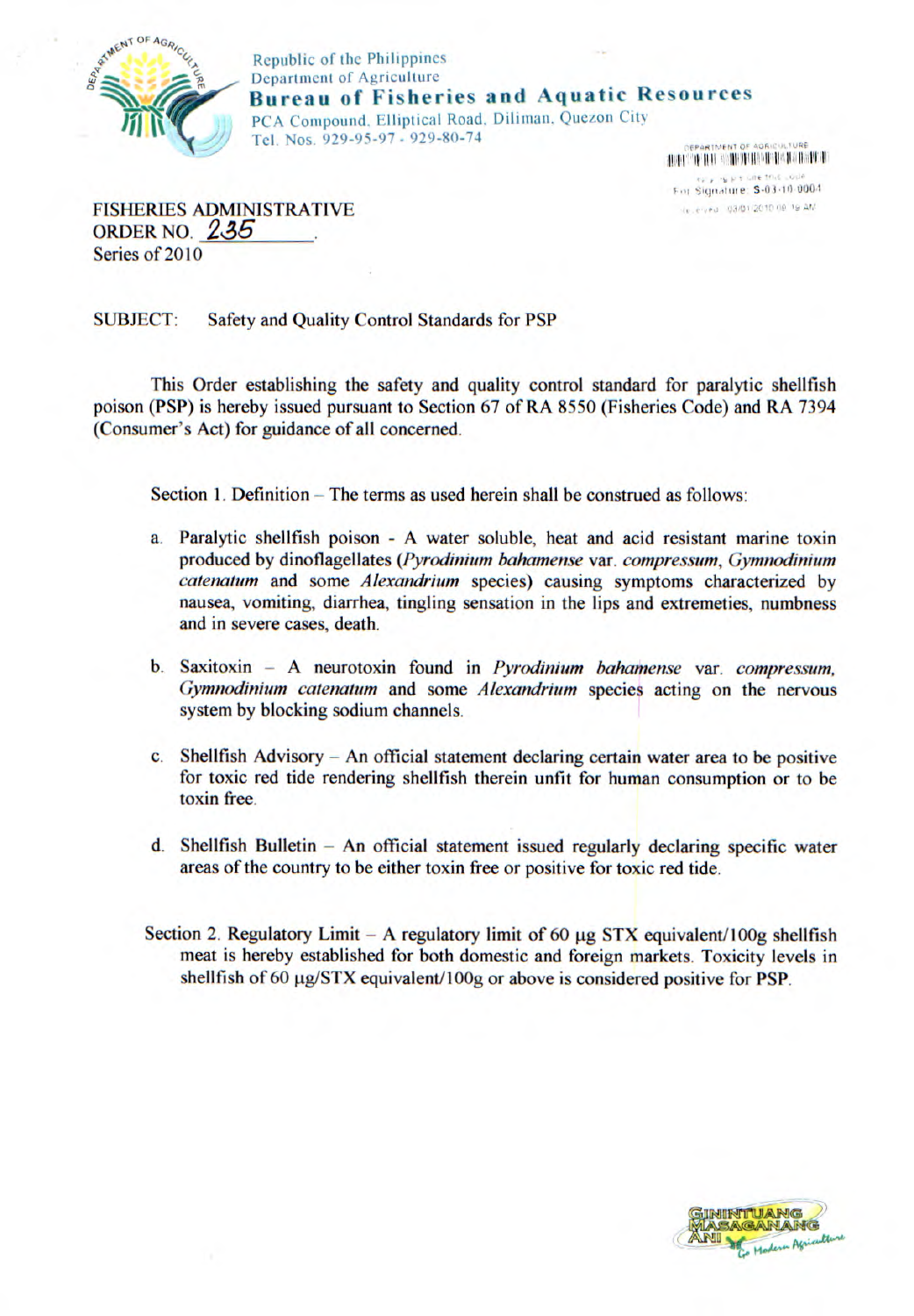- Section 3. Procedure The following procedure shall apply in the monitoring of paralytic shellfish poison:
	- a. The Marine Biotoxin Section of the Fisheries Resources Management Division shall conduct regular surveys of major shellfish areas and closely monitor other areas with history of paralytic shellfish poison and *Pyrodinium hahamense* var. *compressum* and to serve as repository of monitoring data.
	- b. The Fisheries Regional Offices (FRO) through their laboratories shall take the lead in monitoring activities in their areas of jurisdiction.
	- c. Survey of Manila Bay shall be conducted twice a week. Sampling frequency for critical areas shall be done three (3) times a week during the transition of seasons.
	- d. The survey at other areas with previous history of PSP shall be done at least once a month when free from PSP toxin but weekly when area is positive for PSP.
	- e. Shellfish samples shall be analyzed for toxin content and water samples for determination of presence of PSP causative organisms.

Section 4. Issuance of shellfish bulletins and advisories

- a. Criteria for issuing advisories
	- 1.) Advisory that shellfish from a particular area as supported by monitoring data is positive for PSP shall be issued if the toxin content in shellfish is  $60\mu$ g STX equivalent/ $100g$  or above.
	- 2.) Advisory that shellfish from an area previously positive contaminated is free from PSP as supported by monitoring data shall be issued if analysis results of  $\leq 60 \mu$ g STX equivalent/100g shellfish meat is obtained for all sampling stations for three (3) consecutive weeks.
- b. Shellfish bulletins and advisories shall be released according to the following procedure:
	- I.) The Marine Biotoxin Section shall review the data from its own monitoring activities and those submitted by satellite laboratories of the Fisheries Regional Offices (FRO) and Local Government Units (LGU).
	- 2.) The data gathered shall determine which coastal areas are either positive or negative of PSP and shall be the basis for shellfish bulletin.
	- 3.) Shellfish bulletins shall be issued every two weeks and whenever shellfish advisories are issued.
	- 4.) The Marine Biotoxin Section shall draft the bulletin and advisory based on monitoring data collected in accordance with Annexes I and 2.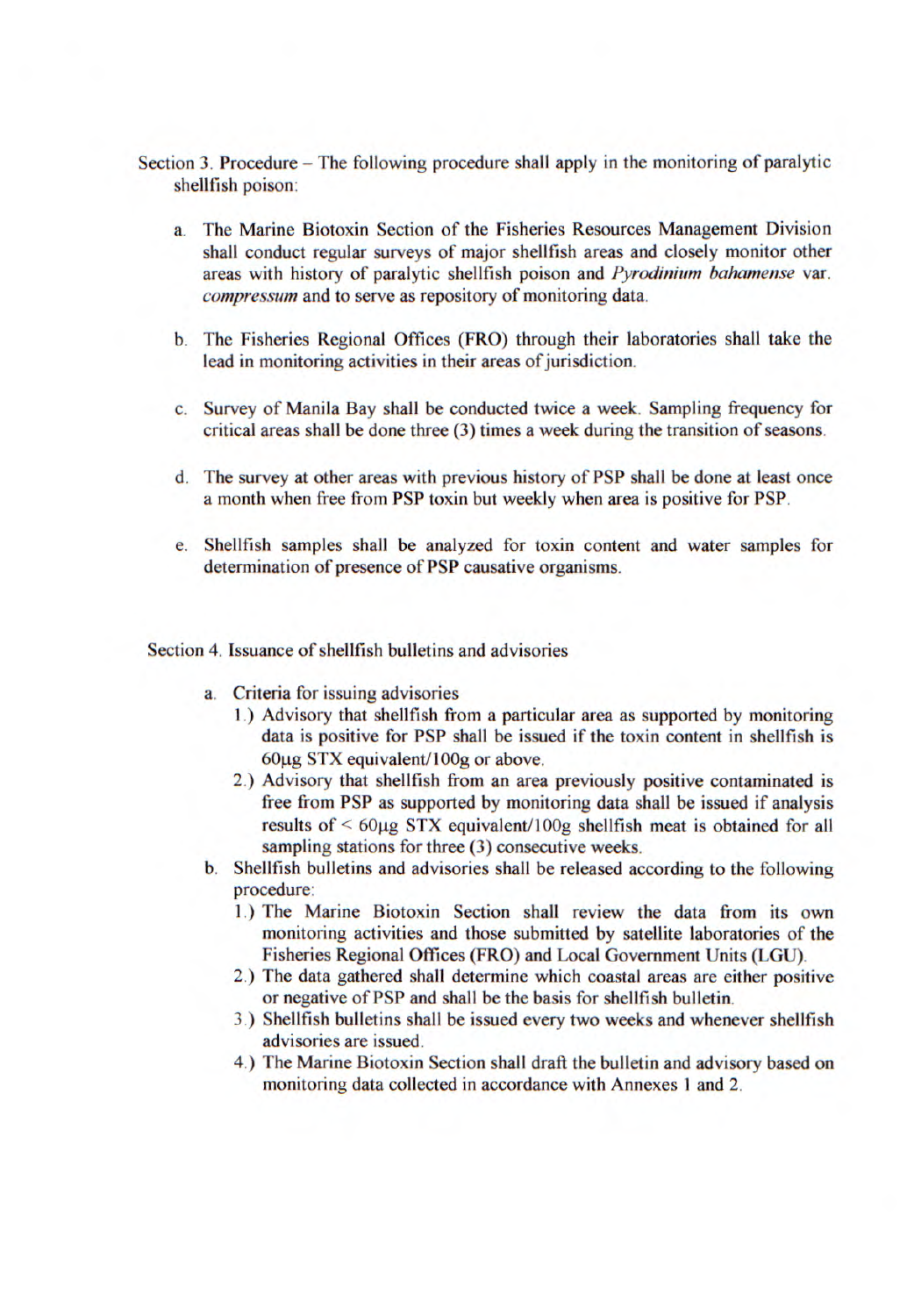- 5.) The FRMD Chief shall review the shellfish bulletins and advisories before submission to the BFAR Director
- 6.) The Marine Biotoxin Section shall immediately fax the signed shellfish bulletins and advisories to the Fisheries Regional Offices (FRO), Local Government Units (LGU), print and broadcast media, Philippine Information Agency (PIA) and the Department of Health (DOH).
- 7.) The FROs and LGUs shall be responsible in disseminating the information received in their jurisdictional area.
- Section 5. Prohibition  $-$  It shall be unlawful for any person, natural or judicial, to offer for sale and distribute in commerce shellfish that are beyond the safety limit established under Section 2 of this Order. Violation of which shall be punishable under Article 19 of RA 7394 which states that violators upon conviction shall be subject to fine of not less than one thousand pesos (P1, 000.00) but not more than ten thousand pesos (P10, 000.00) or imprisonment of not less than two (2) months but not more than one (1) year or both upon the discretion of the court.
- Section 6. Effectivity This Order shall take effect fifteen (15) days after its publication in the Official Gazette and/or in two (2) newspapers of general circulation and registration with the National Administrative Register.

ISSUED this  $28<sup>th</sup>$  day of  $APR/L$ , 2010 at Quezon City, Metropolitan Manila, Philippines.

**ArTY. BERNIE G. FONDE VILLA** 

**Secretary** 

Recommended b

Bureau of Fisheries and Aquatic Resources Chairman, NFARMC

**PIBLISIID: May 12, 2010**  Phil, Daily Inquirer Phil, Star May 20, 2010 VP Law Center - 0)IAR

**MALCOLM I. SARMIENTO, JR. SALVADOR S. SALACUP<br>Director OIC, Undersecretary Fisheries and Livestock**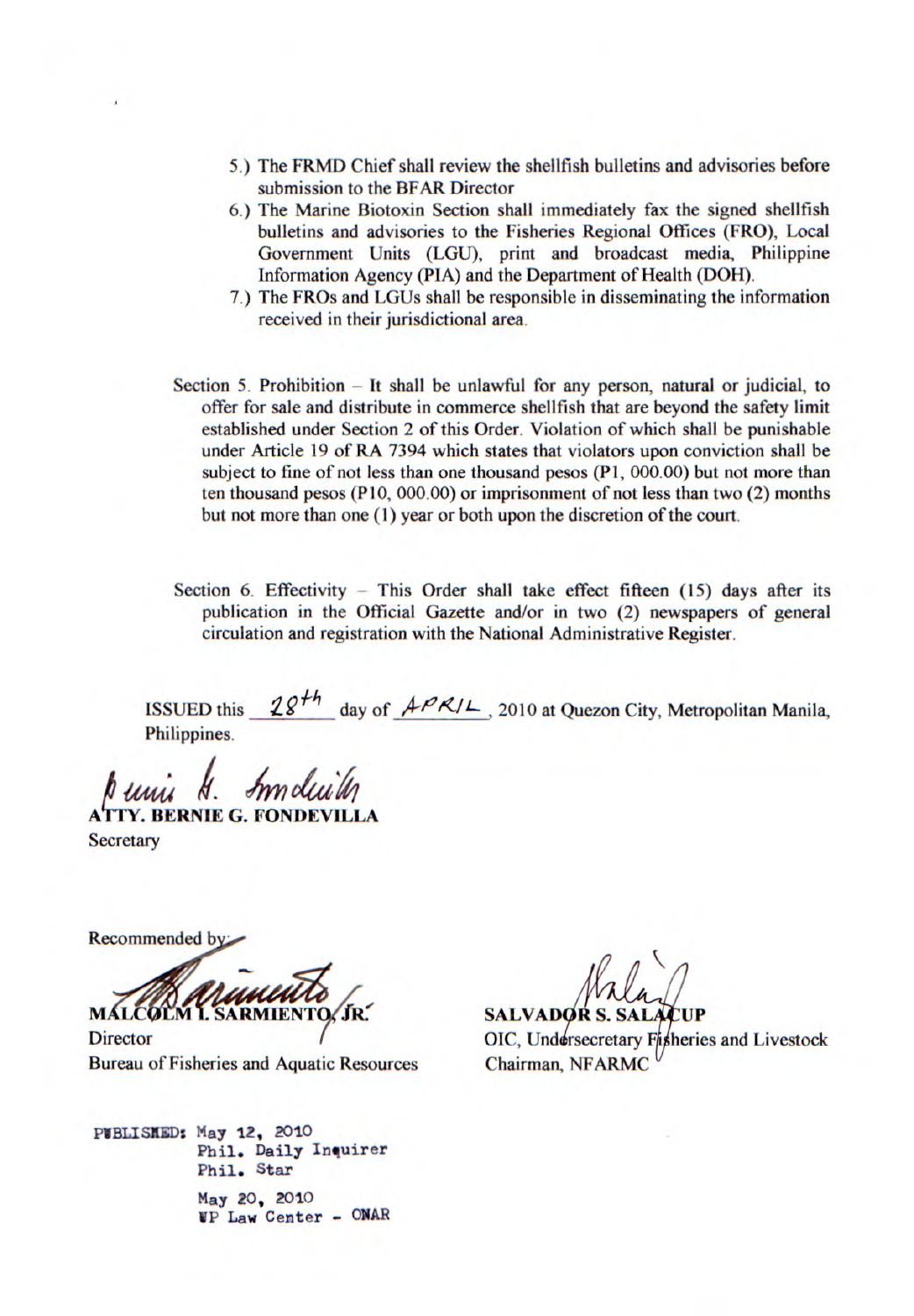Annex 1. Process flow for the Issuance of shellfish Advisory if shellfish form a bay is positive for PSP